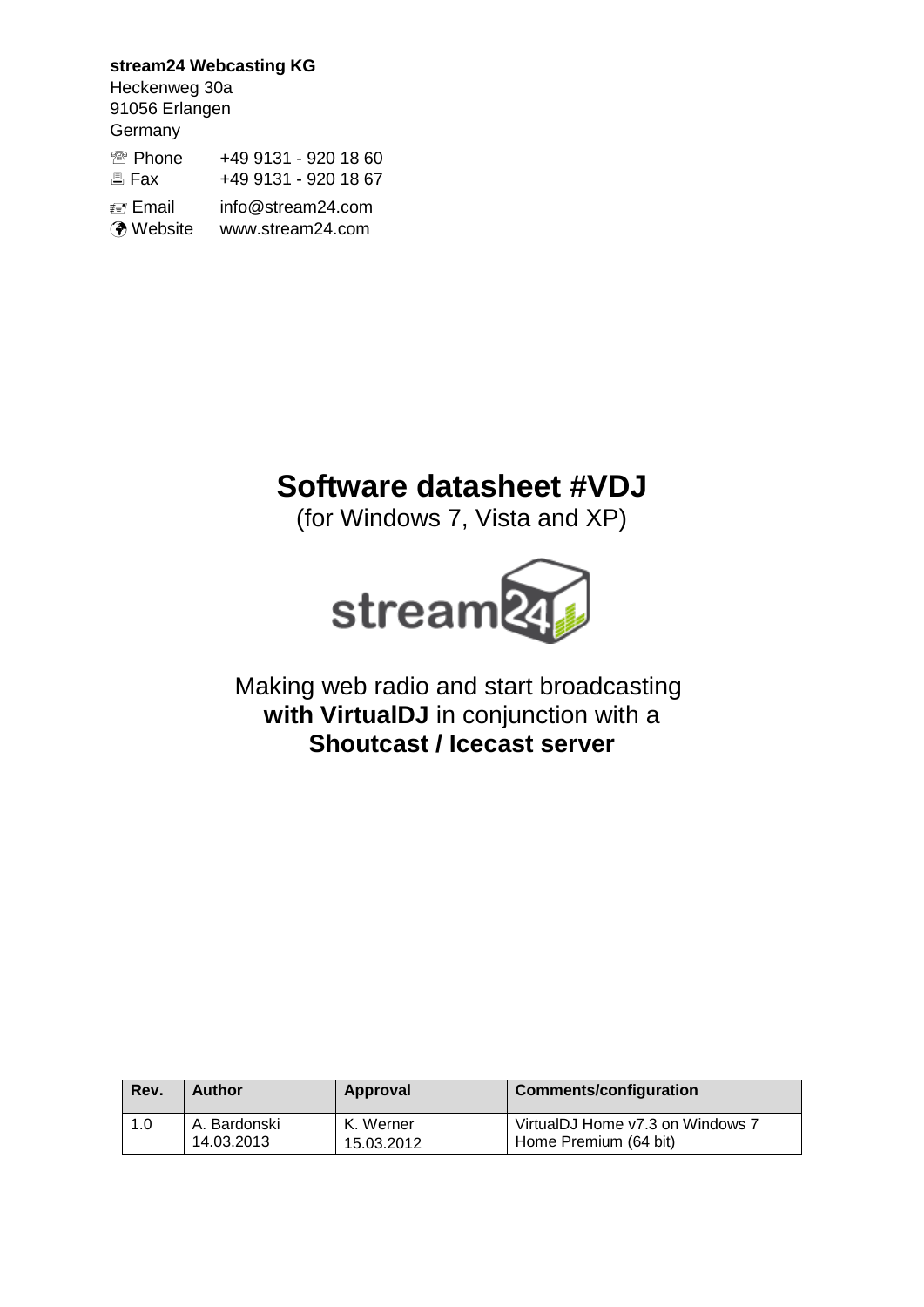## **Introduction**

Virtual DJ is virtual mixer software for MP3 files and external music sources from Atomix Productions.

The software includes numerous functions and interfaces for perfect DJ performance.

Virtual DJ also supports live streaming to the Shoutcast and Icecast server and there is a Lame Encoder.

We will show you step by step below how you can produce your own web radio broadcasts.

### **1. Software download and installation**

1.1 Virtual DJ download

Follow this link: **http://www.virtualdj.com/**

Download the free Virtual DJ Home\* version for test purposes and install it.

You can then proceed to the next page for step 2.

\*Later you will need a regular license for the Virtual DJ Broadcaster, Pro or Full Edition, because the stream support is limited to only a few minutes in the Home version.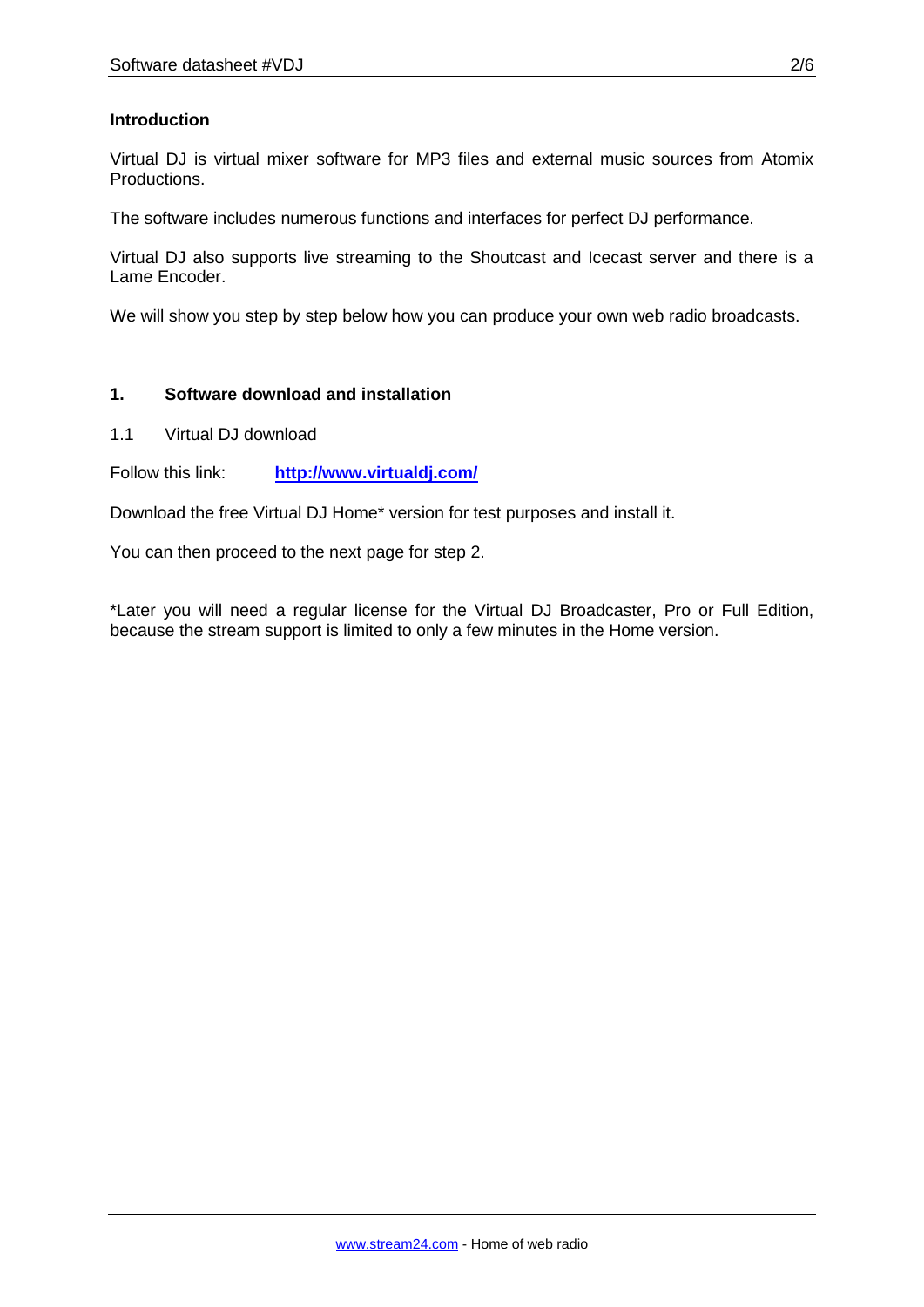#### **2. Configuration and operation**

#### 2.1 Start the programme

Start your Virtual DJ and you will see the following window:

| <b>DJ FREE</b>                                                                                                                                                                                                                                       | <b>GPU BEET</b> SECONDITION DESCRIPTION                         | $\sim \equiv \equiv$<br>$\mathbb{R}$                                                                        | 12:45:27                                                        | <b>CONFIG</b>                                                                            | <b>The Market Street</b>                                  |
|------------------------------------------------------------------------------------------------------------------------------------------------------------------------------------------------------------------------------------------------------|-----------------------------------------------------------------|-------------------------------------------------------------------------------------------------------------|-----------------------------------------------------------------|------------------------------------------------------------------------------------------|-----------------------------------------------------------|
| the first of the party of the first and the<br>l<br>٠                                                                                                                                                                                                | ا مەلىك<br>٠                                                    | ×.<br>I                                                                                                     | ı                                                               |                                                                                          | $\Box$<br>$\overline{2}$<br>$\overline{a}$                |
| <b>Amazing Stroopwafels</b><br><b>Oude Maasweg</b>                                                                                                                                                                                                   | $89.61$ $\qquad \qquad \qquad$<br>HOT CUE                       | <b>MOGER</b><br><b>SCRATCH</b><br><b>VIDEO</b><br>MANERS<br>GO.WE<br>DAIN                                   | Drag a song on this deck to load it                             |                                                                                          | EPM<br>HOT CUE                                            |
| ELAPSED 00:32.2<br><b>REMAIN 02:55.9</b><br><b>KEY Cm</b><br>$PTCH + 0.0$                                                                                                                                                                            | <b>The R 30</b>                                                 | $\mathbf{v}$<br>œ<br>m                                                                                      | <b>ELAPSED</b><br>REMAIN<br><b>KEY</b><br>GAIN dB               | $PITCH + 0.0$                                                                            | $-1 - 2 - 3$                                              |
| ing the all the difficulty of the con-                                                                                                                                                                                                               |                                                                 | CUR<br><b>HOOM</b><br><b>MIGH</b><br>m                                                                      |                                                                 |                                                                                          |                                                           |
| <b>EFFECTS</b><br><b>SAMPLER</b><br>R1 RE<br>va.<br>m2<br>e<br>v<br>Flanger<br>13<br>siren<br>FILTER<br><b>KEY</b><br><b>EI EI</b><br><b>AND</b><br>dh<br>ക                                                                                          | senzoo: @<br>33%<br><b><i><u>SHAMAN</u></i></b><br>a.<br>$\Box$ | ക<br>$\blacksquare$<br>VOLUME VOLUME<br><b>MED</b><br>MED.<br>đħ.<br>-<br>ക<br>LOW<br>LOW<br>dh.<br>dh<br>Æ | <b>HEYLDOK III</b><br>33%<br><b>STATISTICS</b><br>۵<br>$\equiv$ | <b>EFFECTS</b><br>$R1$ $R2$<br>Flanger<br>n<br>FILTER<br><b>MEY</b><br>$\mathbf{a}$<br>ക | <b>SAMPLER</b><br>VGL<br>siren<br><b>ABO</b><br><b>QP</b> |
| 1,00P<br>32F<br>1 1 2 4 1<br>16<br><b>GMST</b><br>вħ<br><b>OUT</b><br><b>CLE</b>                                                                                                                                                                     | percas.<br>88<br><b>SYNC</b>                                    | pru<br>PFL<br><b>TELEFON</b> LEEDER<br>$\Omega$<br>1111                                                     | ۵<br><b>PETCH</b><br><b>LCUC</b><br><b>SYNC</b><br>30           | 100P<br><b>KI 4</b><br><b>Part</b><br><b>A</b><br>CHET<br>đħ,                            | 32<br>≏<br><b>CLIT.</b>                                   |
|                                                                                                                                                                                                                                                      | <b>BROWSER</b>                                                  | <b>SAMPLER</b><br><b>EFFECTS</b>                                                                            | <b>RECORD</b>                                                   |                                                                                          |                                                           |
| -Computer<br>$\cdot$ %<br>- Windows 7 (C:)<br>- RECOVERY (D:)<br>- ROVO-RW-Laufwerk (E:)<br>ğ<br>Stream24 (\\buero.stream24.de) (Z:)<br>Desktop<br>· Computer<br>Lhardonski<br>Application Data<br><b>Desktop</b><br>Documents<br>Downloads<br>mp3li | Search:                                                         |                                                                                                             | 冷道<br>10CC<br>I'm Not In Love                                   |                                                                                          | 5 files e CP                                              |
| TT Aufschläge<br>TT Videos                                                                                                                                                                                                                           | Title<br>@ I'm Not In Love                                      |                                                                                                             | Artist<br>10CC                                                  |                                                                                          | Bom<br>104.0                                              |
| Eigene Bilder                                                                                                                                                                                                                                        | Coude Maasweg                                                   |                                                                                                             | Amazing Stroopwafels                                            |                                                                                          | 89.6                                                      |
| Eigene Musik<br>Eigene Videos                                                                                                                                                                                                                        | @Summer Of '69<br><b>G1</b> Was Made For Loving You             |                                                                                                             | <b>Bryan Adams</b><br>Kiss                                      |                                                                                          |                                                           |
| Favoriten<br>Gespeicherte Spiele<br>Kontakte<br><b>A</b> Links<br>Suchvorgänge                                                                                                                                                                       | <b>CaSounds Of Silence</b>                                      |                                                                                                             | Simon & Garfunkel                                               |                                                                                          | 107.3                                                     |
| Tracing<br>· Bibliotheken<br>· CHeimnetzgruppe<br>· Tweetzwerk                                                                                                                                                                                       |                                                                 |                                                                                                             | SICK LIST                                                       |                                                                                          |                                                           |
| <sup>C</sup> NetSearch<br>GeniusDJ                                                                                                                                                                                                                   |                                                                 |                                                                                                             |                                                                 |                                                                                          |                                                           |
|                                                                                                                                                                                                                                                      | $\mathbb{R}$ $\triangle$ $\mathbf{Q}$ $\triangle$               |                                                                                                             |                                                                 |                                                                                          |                                                           |

Fig. 1 Virtual DJ start image

At this point in the BROWSER display, preload some MP3 tracks in the playlist and start playing so that there is already a data stream straightaway when the server connects.

#### 2.2 Broadcast module

Switch to the RECORD menu and then continue to the BROADCAST module:



Fig. 2 Virtual DJ Record (section)

Click on (Config...) and it will open a new window which we will introduce in more detail on the next page.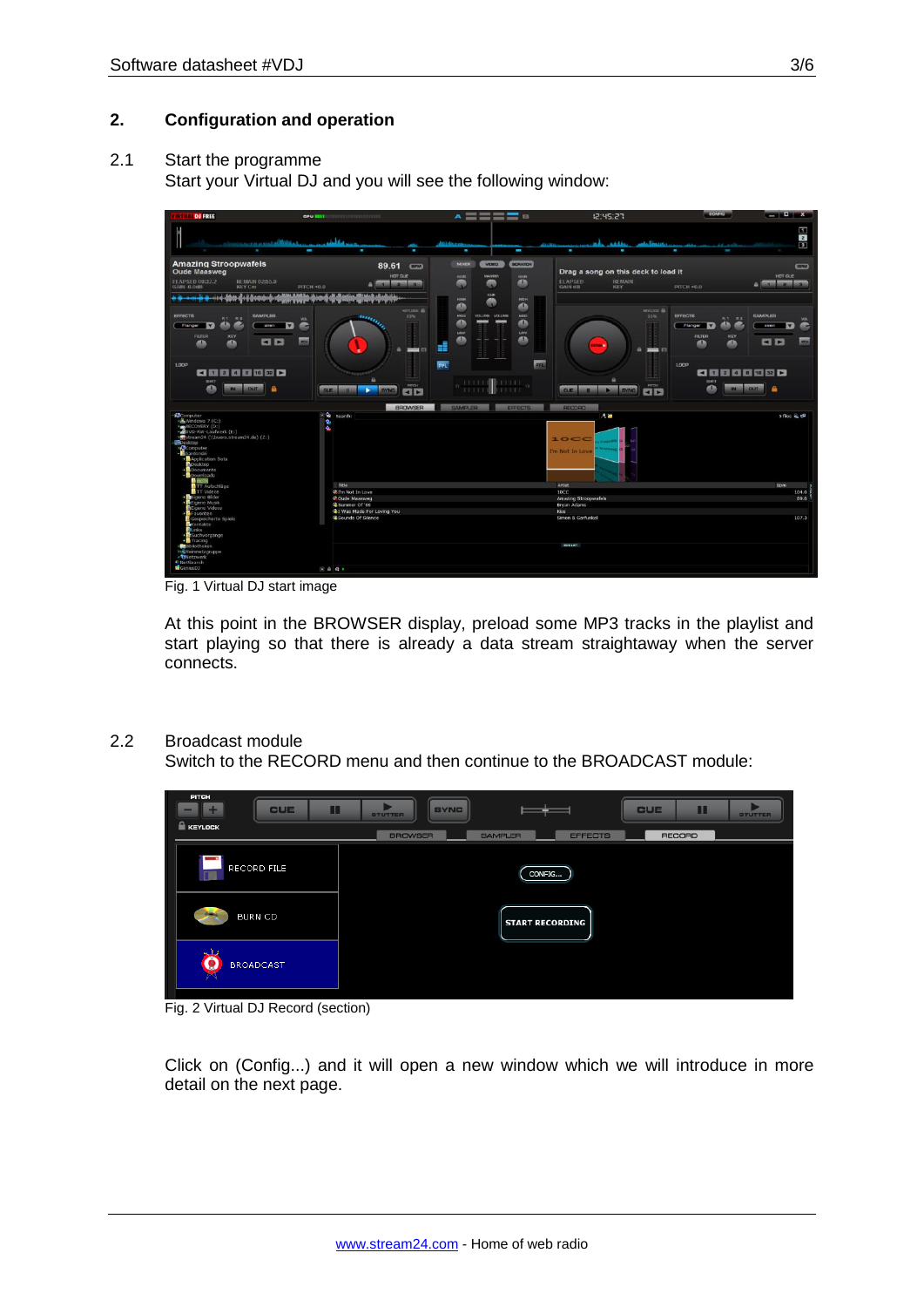| <b>Broadcast config</b>       |                                    |       |                              | × |
|-------------------------------|------------------------------------|-------|------------------------------|---|
| Auto-Start                    |                                    |       |                              |   |
| Format                        |                                    |       |                              |   |
| OGG (Icecast/Icecast2)        | MPEG (Shoutcast/Icecast2) Encoder: |       | C:\Users\bardonski\Documents | M |
| Bitrate:<br>128 Kbs           |                                    |       |                              |   |
| Server                        |                                    |       |                              |   |
|                               | Broadcast from my own computer     |       |                              |   |
| Max number of clients:        | 4                                  |       |                              |   |
| S Broadcast to a radio server |                                    |       |                              |   |
| Server:                       | rs1.myradio24.de                   | Port: | 8980                         |   |
| Name:                         | Radio Sunshine                     |       |                              |   |
| Password:                     |                                    |       |                              |   |
| Genre:                        | Rock/Pop                           |       |                              |   |
|                               | OK                                 |       |                              |   |

Fig. 3 Virtual DJ broadcast config

Perform the configuration according to your personal server data.

#### **Format**

| Codec:   | <b>MPEG (Shoutcast/Icecast2)</b>                  |  |  |
|----------|---------------------------------------------------|--|--|
| Encoder: | <local enc.dll="" for="" lame="" path=""></local> |  |  |
| Bitrate: | <b>128 Kbs</b>                                    |  |  |

#### **Server**

#### Broadcast to a radio server

Enter the server, port and password in the fields according to your individual stream data.

**Important!** You can find your personal server data by logging into the customer area under 'Server Administration | Server Configuration where you can change the stream password at any time.

- Name: name of your web radio and/or the DJ.
- Genre: this is where you can specify the kind of music.

Clicking [OK] accepts the settings and closes the configuration window.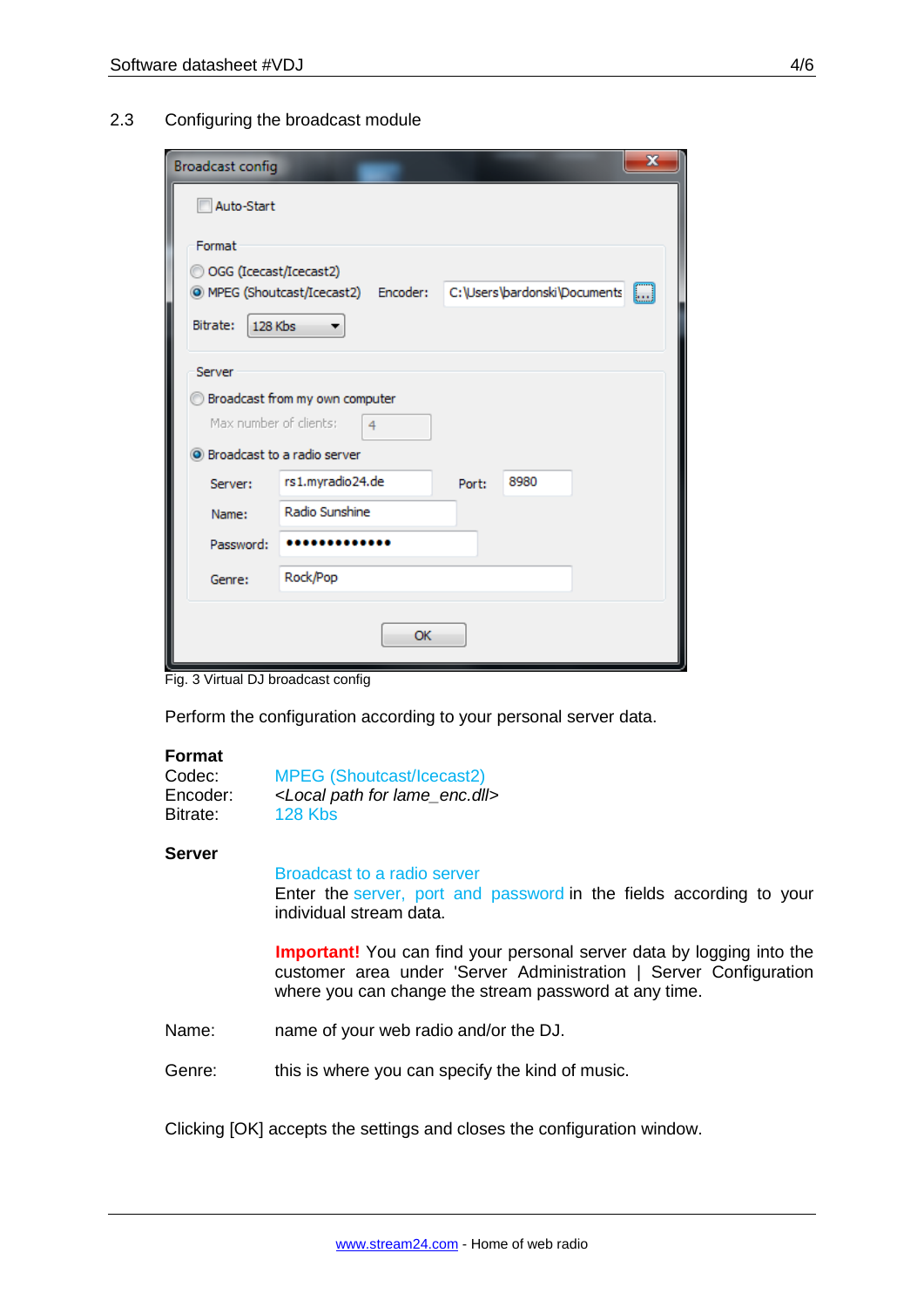2.4 Start the encoder and begin transmitting

If did not do so before then load some songs into the playlist now and start playing. Then, go back to the RECORD menu.

Click the [START RECORDING] button to start transmitting the stream.

| <b>BROWSER</b><br><b>SAMPLER</b><br><b>RECORD</b><br><b>EFFECTS</b> |  |
|---------------------------------------------------------------------|--|
| CONFIG<br><b>START RECORDING</b>                                    |  |

Fig. 4 Virtual DJ start recording (section)

If the connection to the server was successful, you will see, amongst other things, the counter starting to count the broadcasting time.



Fig. 5 Virtual DJ Broadcast (section)

**Congratulations - you're on the air!**